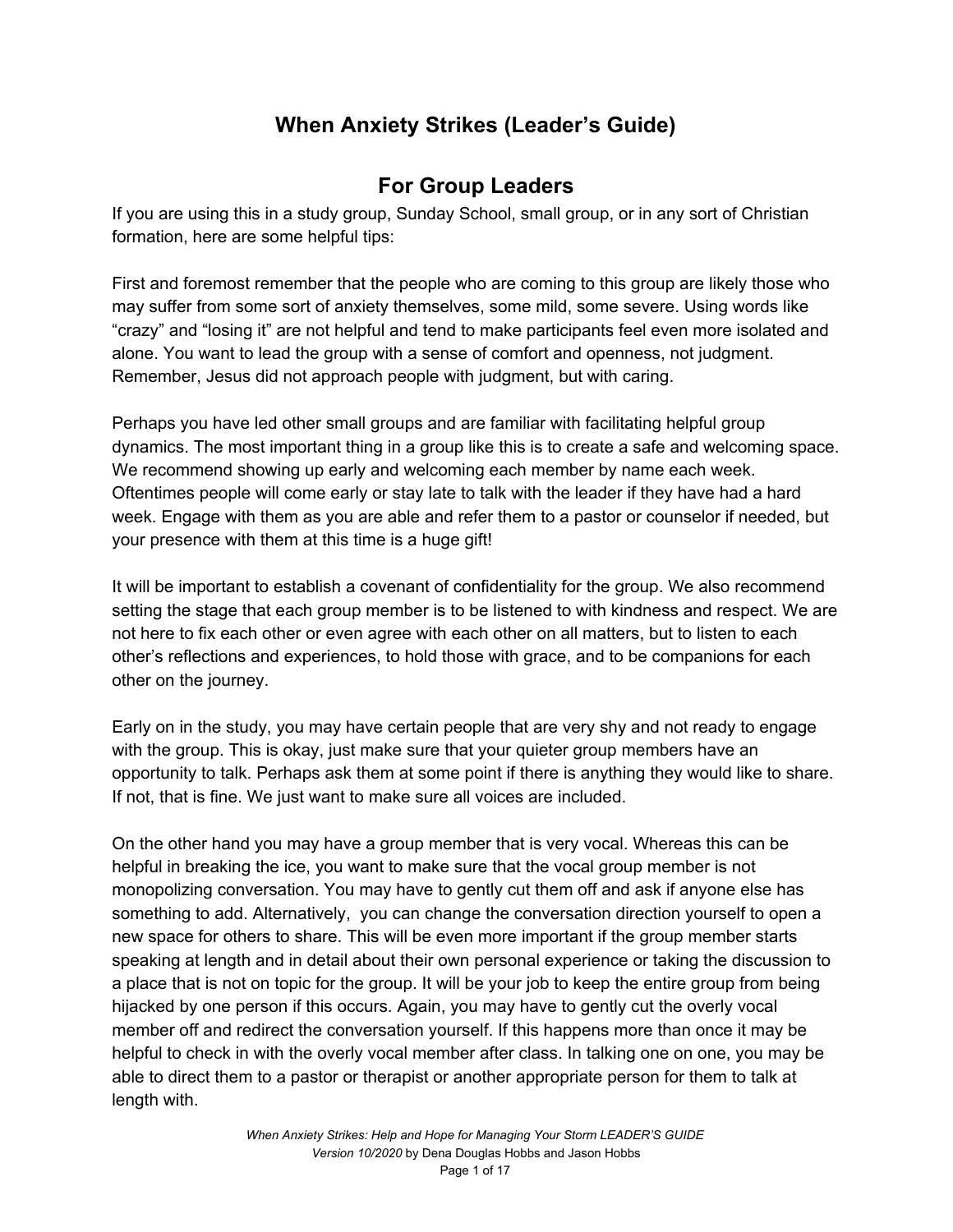Each week you will lead one or two exercises with your group. You can choose the exercises that we recommend or choose others that you feel comfortable leading for your group. This means that you must be familiar and practiced with whatever exercise you choose to lead. I know this may feel scary at first, but take heart. There is a good chance that you will get the most out of this course as teaching is often the deepest way to learn.

As you go facilitate this course, remember that you are not alone. The Spirit will help and guide you. And feel free to reach out for help if you need it. Find the community of When Anxiety Strikes leaders online or contact us through our website. Community is one of this course's greatest gifts, so make sure you have a community of support as well.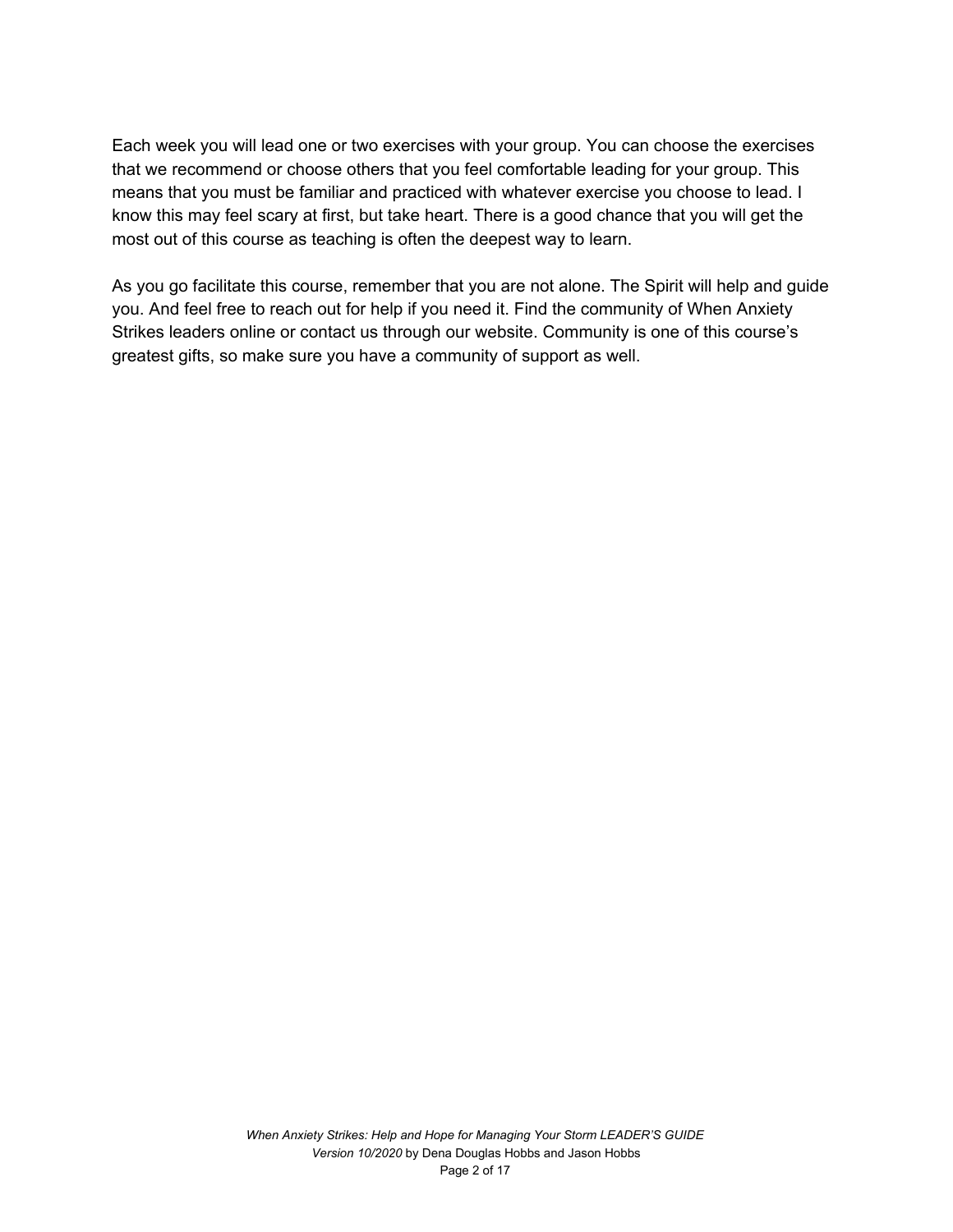## **Introductory Session**

We begin the class sessions before anyone has read the first chapter of the book. In part, this is because the group sessions will be one of the most powerful experiences of the course. Use this week to break the ice, build trust, calm nerves, and gradually let the group members dip their toes into this adventure.

We are strong believers in setting and managing group dynamics, so take some intentional time up front to form the group. As a way to start the class, go over the expectations for good group work. Keep confidentiality, speak with respect and kindness, listen to all group members equally without trying to "fix" anyone.

## *Getting to Know You*

Once all members have consented to these ground rules, give a good 10-15 minutes for introductions. We like to use name tags for the first few groups, but do have everyone tell their name and what they are hoping to get out of this experience. It will help if you go first and then hand off to the person beside you.

## *Opening Exercise*

After the introductions are complete, take the class through their first exercise together. Lead them in the belly breath exercise they will find on Day 1 of Week 1.

There are many ways that readers can practice "belly breathing". Typically, I will have patients stand and find their belly button while I stand in front of them and do the same. Then exaggerate an in-breath with my own protruding belly. If the person has ever sung in a choir or similar activity, they will know that their director would encourage them to "breathe from your diaphragm". Once the class members have caught on to the belly breath, just breathe together for around three minutes. After the exercise, let participants process what the belly breathing was like for them.

#### *Questions for Discussion*

At this point, shift the groups' attention to the Calming The Storms book. Have them flip through the book as you explain the basic structure of seven daily readings and seven daily exercises. Encourage them to do as much of the reading and practice as they can while not beating up on themselves or giving up if they get behind. Allow some time for questions.

# *Closing Activity*

Practice a variation on the exercise from Day 7 of Week 1. Ask everyone to take one or two of the "belly breaths" from Day 1. Ask those who are comfortable doing so to gently close their eyes. Encourage them to continue using the breath while you read the entire passage from Acts 2:1-13, slowly and deliberately. Wait a few seconds following the reading and ask people to use this time as prayer. Use the instructions from Day 7, "On each inhalation receive in God's blessing for yourself, and on each exhalation send out God's blessing for someone else. You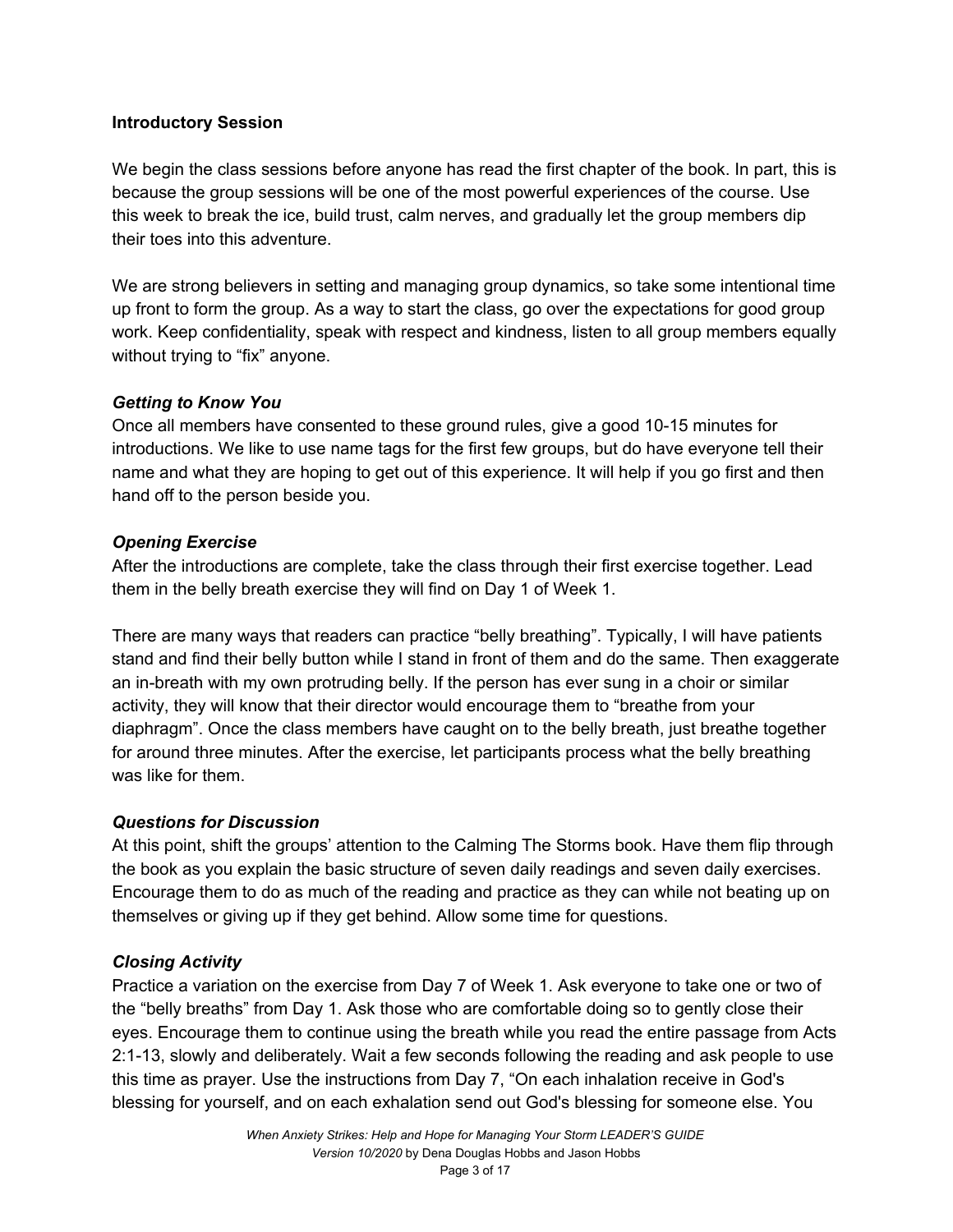can name through individual family and friends on sequential exhales, members of the group with whom you have been participating in this study, or those you may know that have special need of God's nearness." The sound of this last activity may be a bit cacophonous, but it will be the sound of people reaching out to others in the group and in their community.

Listen for a pause in the prayer, and lift your own prayer for the group. Words such as these can be used, "God bless those who have been named. Bless those who were not named, but named in our hearts. Be with us as we journey together that we may know your peace and your stillness in the midst of life's storms. Amen."

#### *Tips For Leaders*

Remember to encourage group members to stick to the daily routine of the book, as this is how it will be the most benefit to them.

As always, try to arrive early and stay for a few minutes after so that if group members have a concern or struggle they can reach out to you. It may be that a few words of encouragement are all they need. However, we do recommend having referrals for a pastor or licensed mental health professional on hand.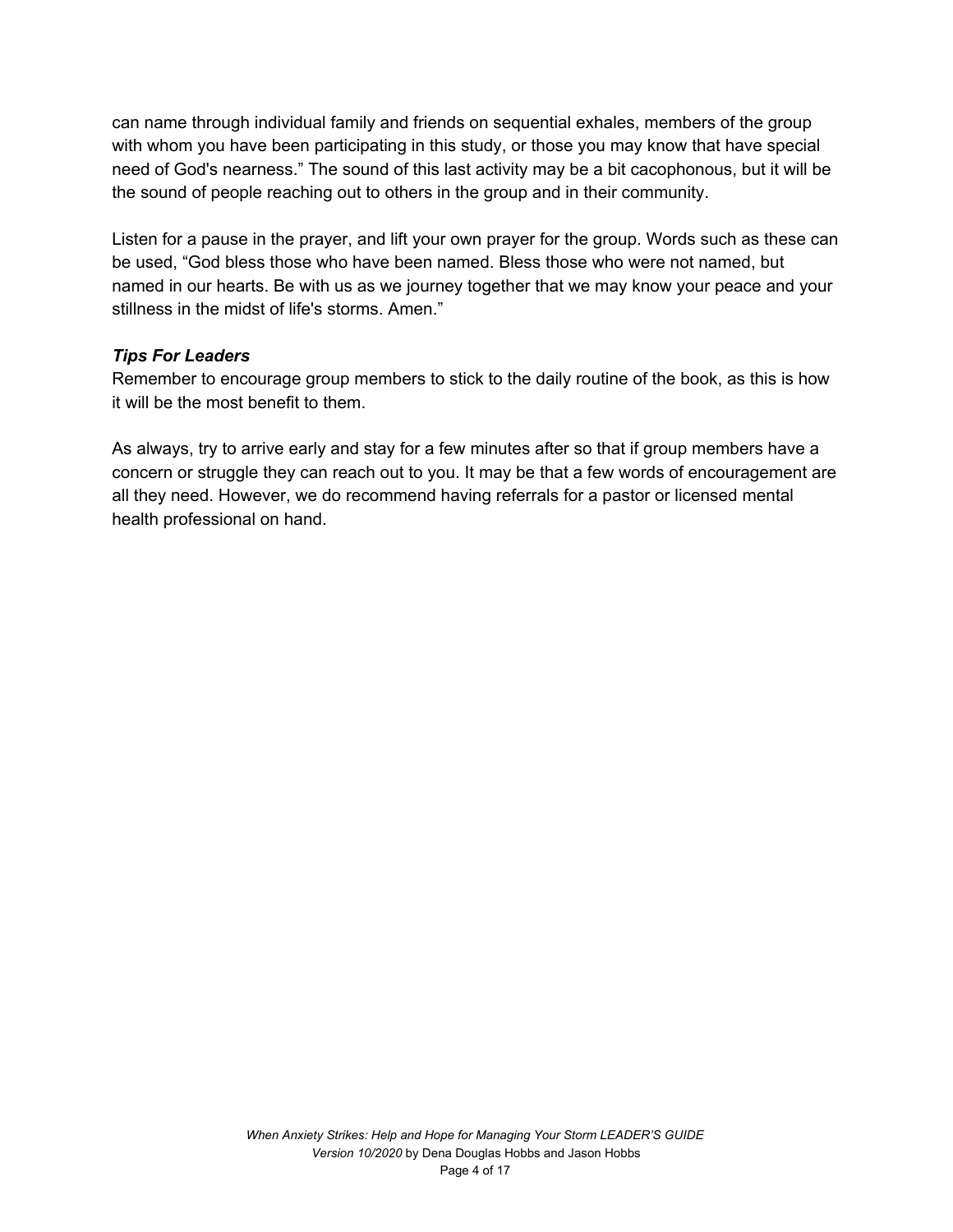\*Try and greet each class member by name as they enter.

## *Check-In*

Have a five minute check in. Start positively by asking group members a one minute answer on which day of the week was most engaging or helpful for them. Try and pay attention to group dynamics so no one talks too long and ask shy members if they have anything to add.

# *Opening Exercise*

Begin this session with the counted breath exercise that was found on Day 4 of Week 1. Give members a minute to settle themselves in and then begin leading the counted breath exercise as detailed in the book. It will be helpful to practice this ahead of time. After you are finished with the exercise, give members a minute to gather themselves. Then devote five minutes to allowing the group to process the exercise. How it helped, how it was hard, what was confusing.

# *Questions for Group Discussion:*

Note: You may not get to all the questions. Each group will gravitate to the questions that engage them most. That being said, if you have been over a question for 5 minutes or more, it may be time to move on to a new topic.

How were the exercises for Week 1? Were any of them strange? What was the most useful? Which was the least useful?

The writers use a quote from St. Irenaeus, "The glory of God is a human being fully alive." What does this quote mean to you? What does being "fully alive" look like? What might be keeping you from being "fully alive?"

On Day 2 you were asked to look for "small signs" of anxiety in your body. What are you comfortable sharing about these? (This would be a good occasion to list signs on a white board or flip board. You will find many people will share symptoms).

Jason wrote briefly about "all or nothing" thinking patterns on Day 3. Have there been times this week where this pattern emerged? How was it a barrier to you? How did you get around that barrier?

On Day 5, you were asked to breathe through alternate nostrils. While this exercise may seem odd or challenging, it was placed there to help you experience breathing in a different way. What else about this day's scripture or reading challenged you? Where do you see God's new work springing forth?

What did you write on Day 6 about times God has come to you instead of you moving toward God?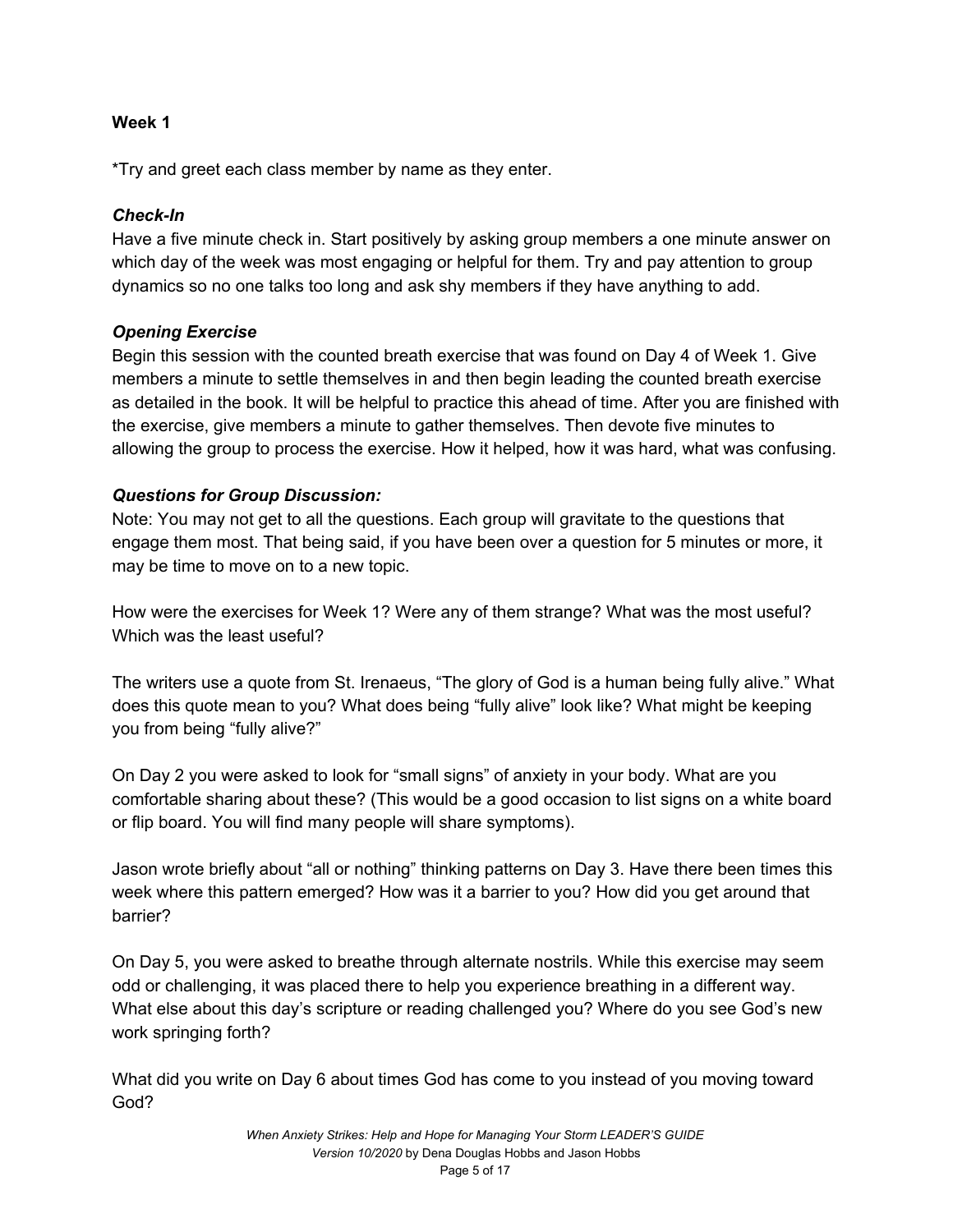Were there places in Jason or Dena's stories that you could relate to? If you are comfortable sharing, how?

#### *Looking Forward*

Shift the discussion to the upcoming week focusing on the body. Reiterate that the body is strongly affected by our anxiety and what we do with our body can help or aggravate our anxiety.

#### *Closing Activity*

As a way of shifting focus to the body and to leave on a sweet note, end the class with the progressive muscle relaxation found on Day 6 of Week 2.

\*\*\*Before participants leave, make sure to advise them to wear comfortable clothes they can move in for the next session as they will be doing some light movement exercises at the end of the next session. If you are in email contact with the class, perhaps send them a reminder of this the day before you meet.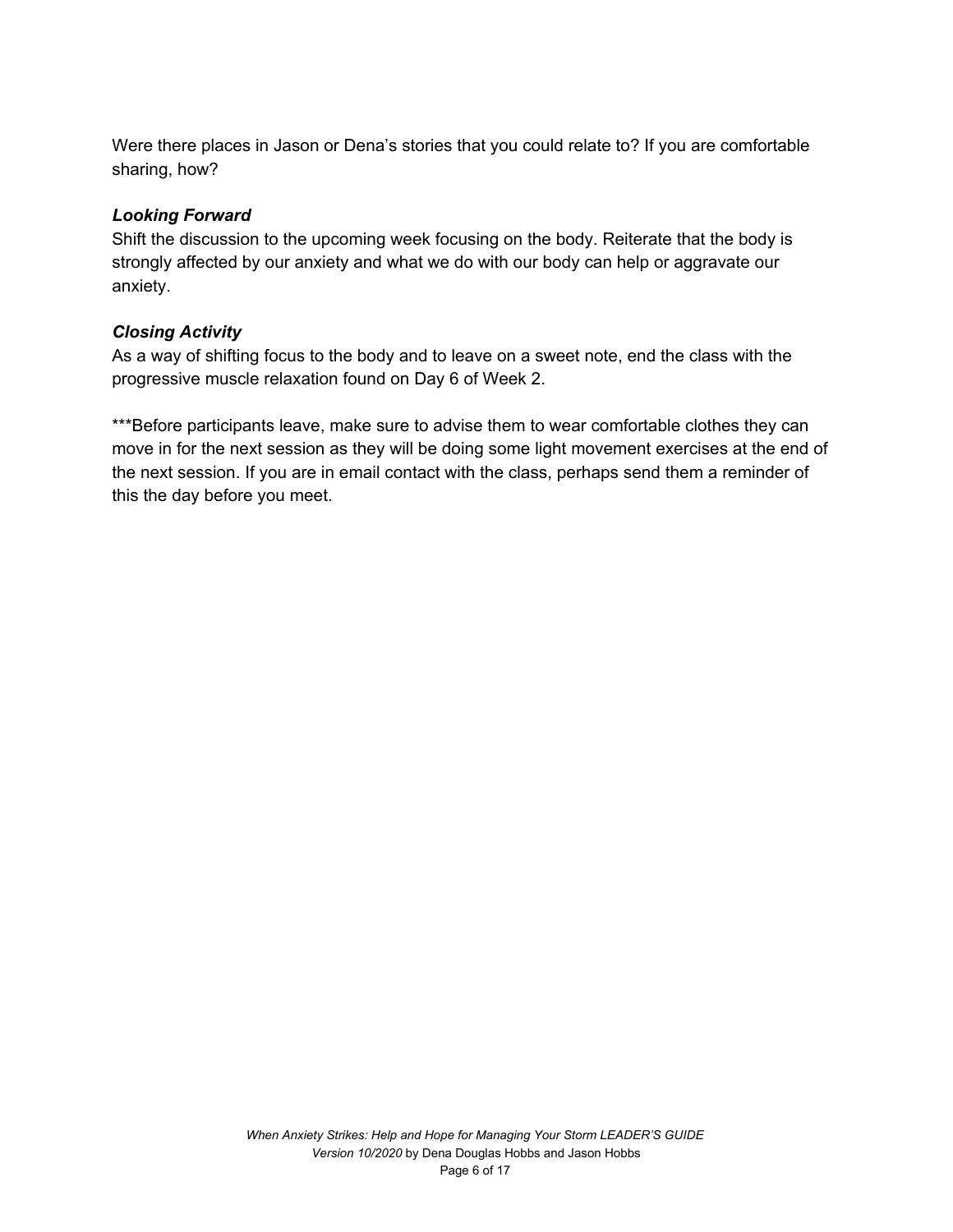## *Opening Exercise*

Begin with the Wave Breath exercise as found on Day 1 of Chapter 2 to gather and center the group.

## *Check-In*

Have a ten minute check in on the readings and exercises for Chapter 2. What was the most useful? What was the most challenging?

## *Questions for Discussion*

Read 1 Corinthians 6. What have you discovered is not beneficial for your body as it relates to anxiety? (Again, writing these down as a list the class can see would be helpful.)

What have you discovered that is beneficial? Talk about vitamins supplements and even prescribed medication if the group wants to go there. Talk about protein intake, probiotics, massage, and whatever else people find helps their bodies' health.

What were your physical habits when you were in a more relaxed and settled place in your life?

Read 1 Corinthians 12. What does it feel like to be connected to your body versus disconnected from it? What helps you feel more connected to all the parts of yourself?

# *Looking Forward*

As a transition from the body chapter to the movement chapter share the statistic that 20 minutes of cardiovascular exercise three times a week is as effective as antidepressants.

Acknowledge this next week may be challenging if participants are not used to being active. Encourage them that even the smallest steps and progress matters. And if they just can't do an exercise, always err on the side of grace!

# *Closing Activity*

Close by leading participants in a full sun salute with a chair as a prop. (See video on website). Be mindful that people in your group will be in varying states of health and ability, so always shoot to make the activity accessible to the least able person. Go slow, go easy. Remind them to breathe!

\*\*\*Give participants a heads up that on day seven they will be asked to move with others. They may want to ask a buddy in the group to exercise with them or you may want to plan a group walk an hour before the next meeting.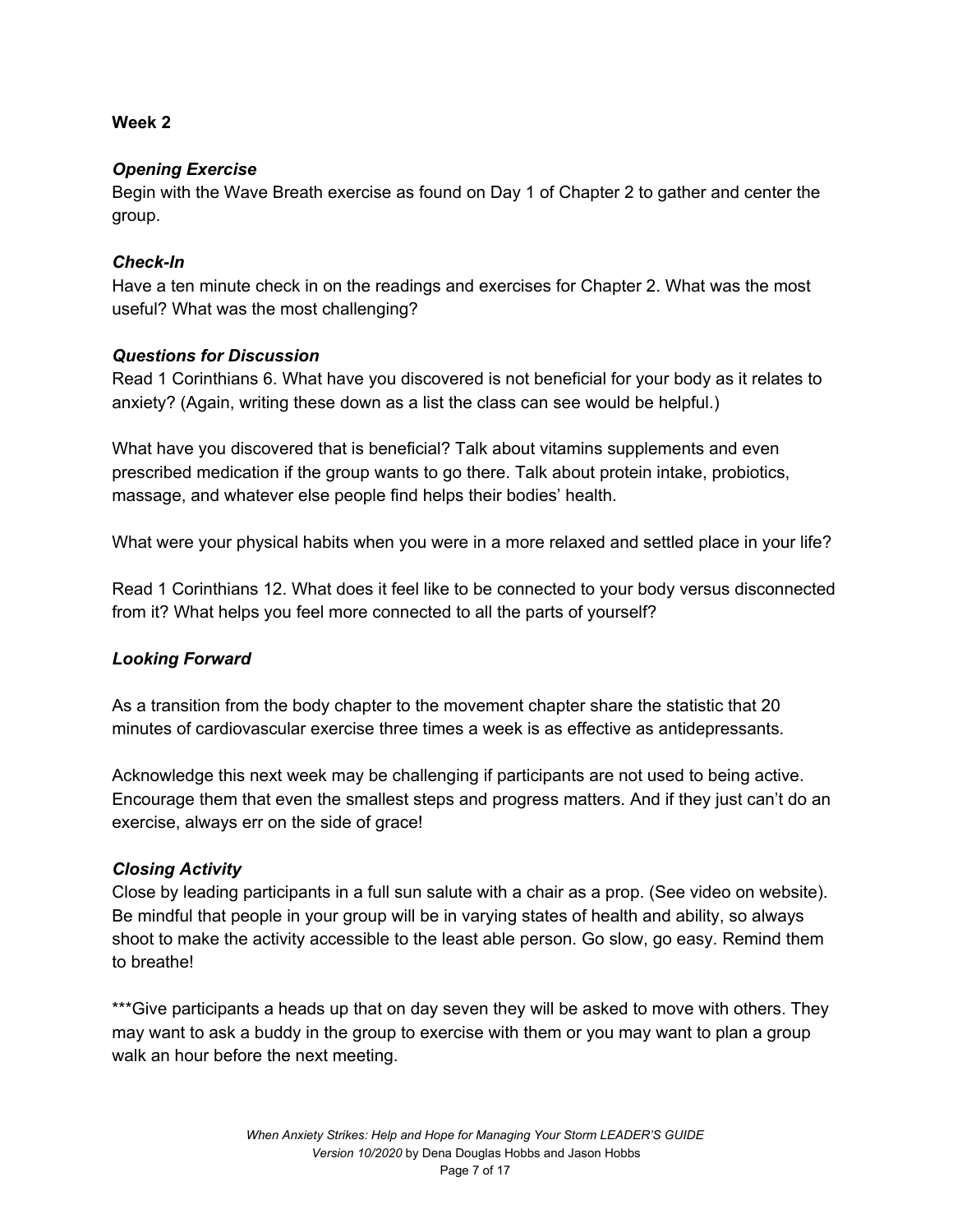## *Opening Exercise*

Open with the Body Scan found on Day 2 of Chapter 3 to gather and center the group.

## *Check-In*

Have a ten minute check-in over Chapter 3. What readings or exercises were the most helpful? What were the most challenging?

## *Questions for Discussion*

The theory of inertia tells us that bodies that are at rest want to stay at rest. What instances did you find your body or mind resisting movement?

What were the forces or barriers that most prevented your movement? Fear? Habit? Other limitations?

Were there times where you felt the inertia lift? Was there a place where you became a little more unstuck and moved forward in your journey?

If so, What helped this movement take place? Was it sheer force of will? Memory of a freer time? Something else?

If there were specific barriers to movement you could not overcome, take a couple of minutes to list them on a sheet of paper for yourself. Brainstorm any possible solutions to overcoming to bringing some small movement to this barrier.For example:

*Barrier: plantar fasciitis that limits my ability to walk.*

*Solutions: Get new or better shoes. Get insoles. Treat the fascitis by icing, gentle stretching, and taking anti-inflammatories. See a doctor. Take a break from my feet and swim instead.*

You were asked this week to notice the small transformations happening around you and within you? Are there any small transformations you would like to share?

# *Looking Forward*

In Chapter 4 we will be dealing with cognitive theory. This is the idea that between every event and its reaction, there is a thought that takes place. If we can learn to notice the thought that occurs in the second between a trigger and its reaction, we can change work on changing the thought and thereby work on changing our reactions. This is a big concept that we will spend two weeks working through.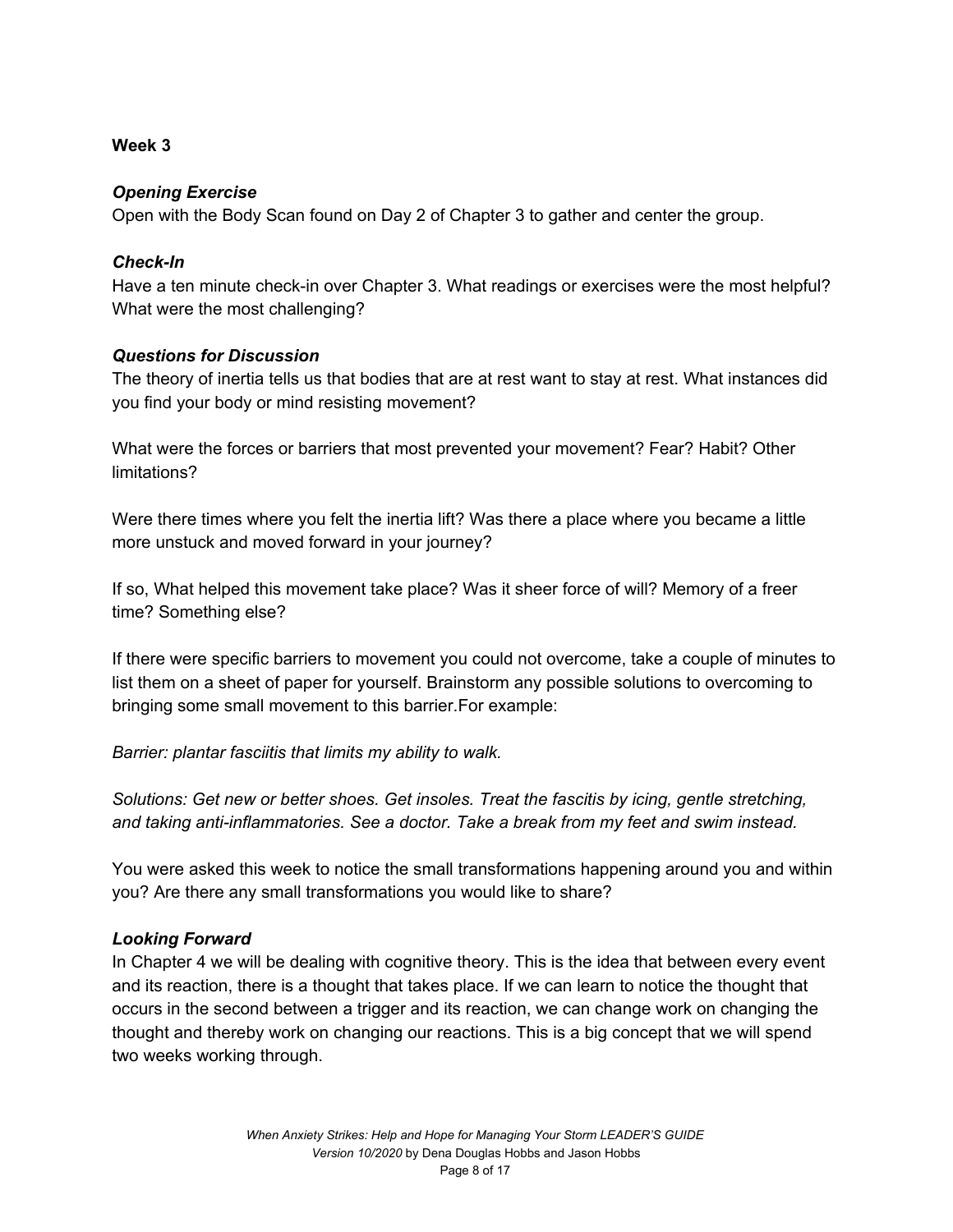# *Closing Activity*

Lead the group in the mindfulness meditation found on Day 3 of Chapter 4.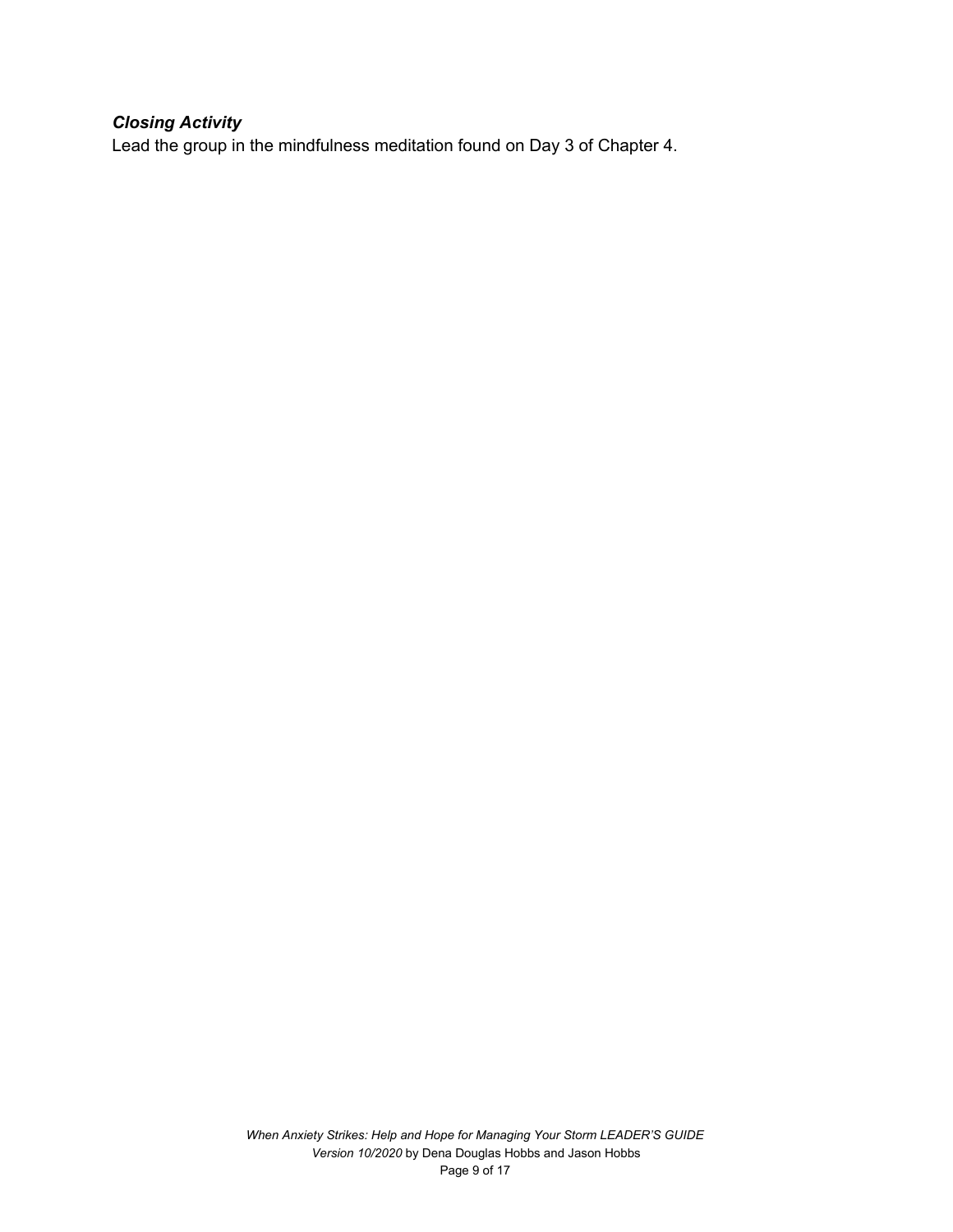# *Opening Exercise*

Open with the Breath of Release Exercise found on Day 1 of Chapter 5 (I know we are skipping ahead but chapters 4 and 5 are a bit of a pair). Invite participants to let go of all they need to release and to be filled with all the good gifts of God.

# *Check-In*

Have a five minute check-in on week 4. What spoke to people most? What were the hard parts and or parts that didn't make sense?

# *Questions for Discussion*

On Days 4 and 5 we were invited to consider our *Core Negative Thoughts*. Review what a core negative thought it, making sure the group understands this important concept.

Invite participants to share their core negative thought and what truth they replaced this thought with. It may help for you as the leader to go first.

On Days 2 and 3 we talked about the idea of thought loops. Often when we have an anxious thought it can snowball into anxiety avalanche. What anxiety loops did you notice this week? Were breathing and meditation able to help you end the feedback loop before things got out of control?

The other habit of our anxious mind is to favor certain anxious thoughts. Were you able to identify the thoughts that are the most "sticky" for you? Did the mindfulness practice help you to let go of these thoughts for a while?

Gratitude is one of the most powerful tools with which to fight anxiety. Invite participants to share their experience with keeping a gratitude journal and if this changed their frame of mind from anxious to content.

# *Looking Forward*

If you need some more background on the model from which we draw here, look for the "Stages of Change" or "Transtheoretical" model online. You will sometimes see it referred to as "TTM" as well. The primary goal here is to counter some of the "all or nothing" thinking that comes with anxiety. This sort of all/nothing approach impedes our sense of progress or even our ability to break a large task into smaller steps.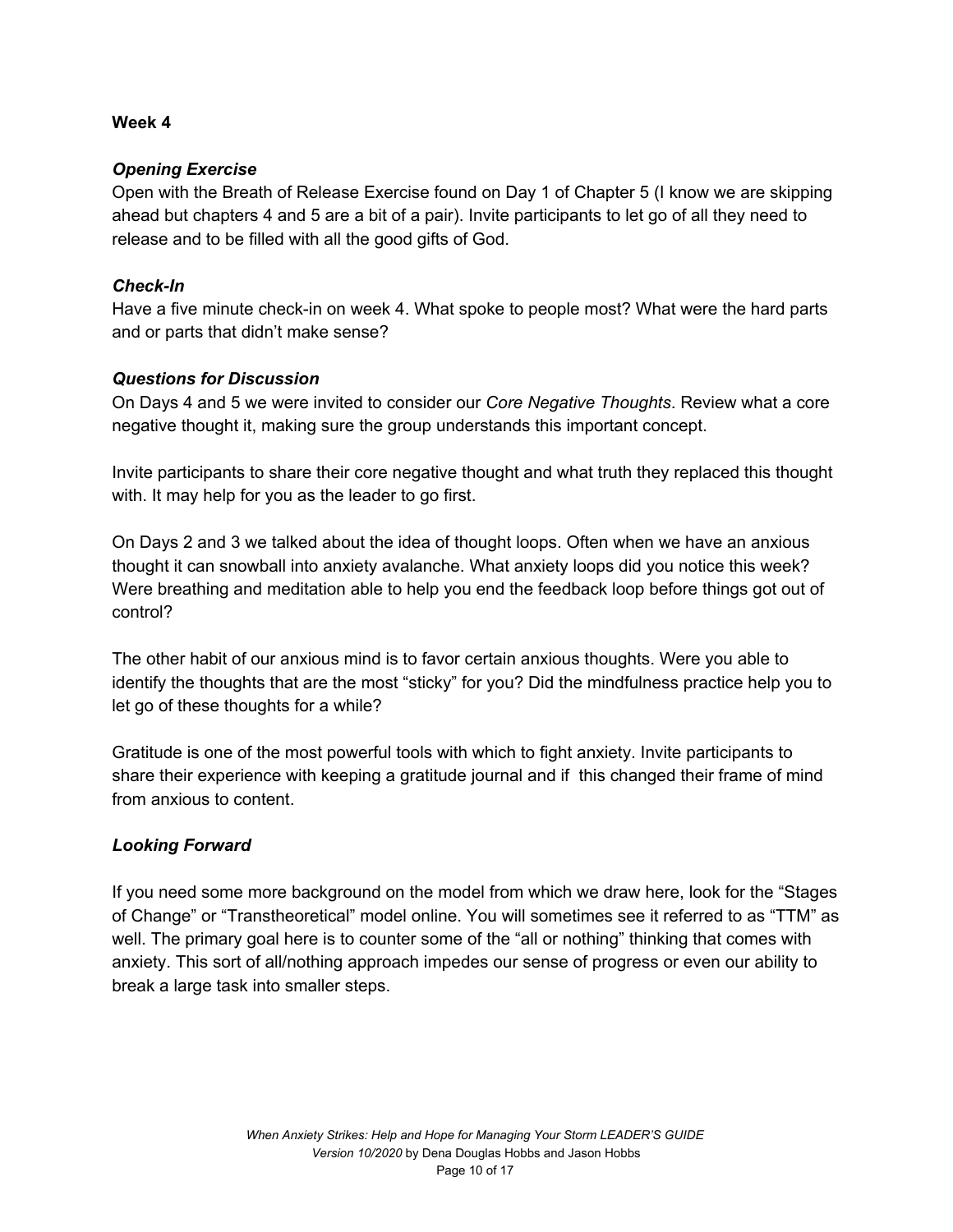In summary, as we approach the chapter of change, it is important to note that change does not happen all at once. In fact, those in the therapy fields often talk about the five stages of change. These stages are:

- 1) Pre-contemplation
- 2) Contemplation
- 3) Preparation
- 4) Action
- 5) Maintenance

It is also important that changes are often not made in a straight line. Change looks more like an ascending corkscrew, where we revisit the same issues again and again, but transform a little more each time we go through them.

# *Closing Activity*

Knowing that we will revisit all the elements we have talked about already (breath, body, movement, mind, spirit, and community), spend a few minutes thinking and journaling about where you are on the change spectrum with each element. Is there a place you are already actively changing? Are you contemplating or preparing for change? How can you get ready to move one stage forward on at least one element this week?

# *Leader Tip*

\*\*\*Group Leader: Note that session five requires more advanced preparation for you. Go ahead and read over the notes for session 5 and begin getting ready now.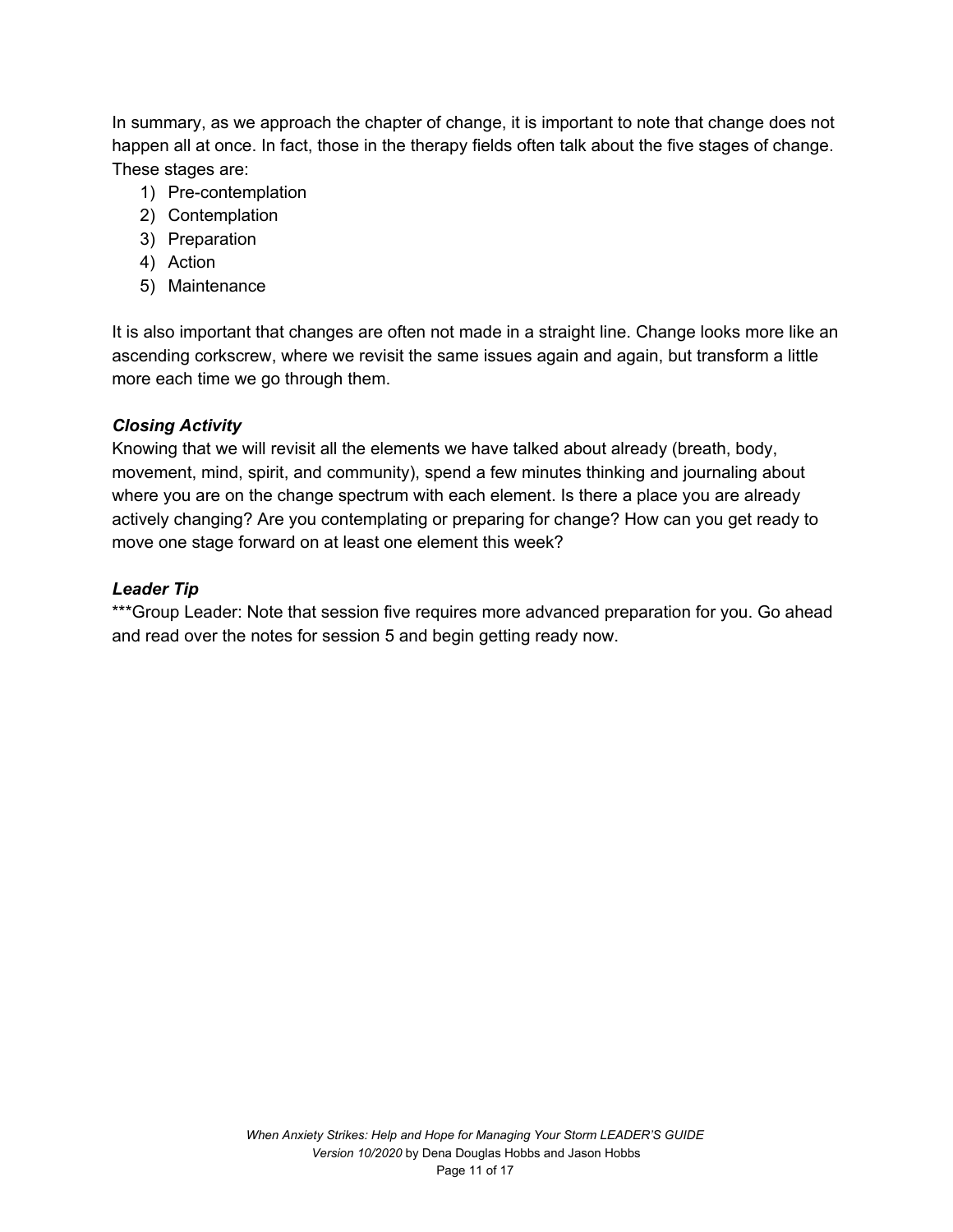# **\*\*\*Read ahead and prepare for this special session**

# *Opening Exercise*

Lead group in the Be Still and Know meditation found on Day 6 of Week 6. Allow the group to center deeply for the exercise to come.

# *Check-In*

Were there any shifts for you and in you this week?

# *Questions for Discussion*

What changes have you noticed over the past five weeks?

# *Group Activity (Allow 20 minutes)*

Allow a good 15-20 minutes for this special activity. Come prepared with soothing music to play during this exercise, a bowl of water, a towel and some shells or other small hand held item to give out if you wish.

Begin by talking about the power of naming. Read Mark 1:9-11. At our baptisms we or are parents are asked "What name is given to you?" At Jesus' baptism he was given his true name, that of Beloved Son.

In our anxiety we often call ourselves many hurtful names. These are not our true names. In fact, like Paul, as we have changed so have our names. We have gone from "fearful one" to "compassionate one". From imprisoned to survivor. Invite participants to spend some time in quiet contemplation listening for their true name. Names like child of God, beloved, strong mother, or cherished son, redeemed. Allow the music to play over the contemplation. Remind participants that if they do not choose or receive a new name during this time that is okay.

Shift to reading Isaiah 43:1-3

Remind the group that God is always with them as they pass through the deep waters. In fact, moving through the deep waters makes us who we are. Survivors. Compassionate ones. Strong and true of heart.

Invite the group to come up to you one by one as they feel led to dip their hand in the basin of water. If you have shells or rocks, etc at the bottom of the basin invite them to choose the one that speaks to them. As they did their hands in the water repeat the Scriptures from Isaiah and Mark. "Do not fear for I have called you by name. You are my beloved child."

After all the participants have had a chance to dip their hands in the water (some may choose not to) allow a minute or two of silence and then close with a prayer.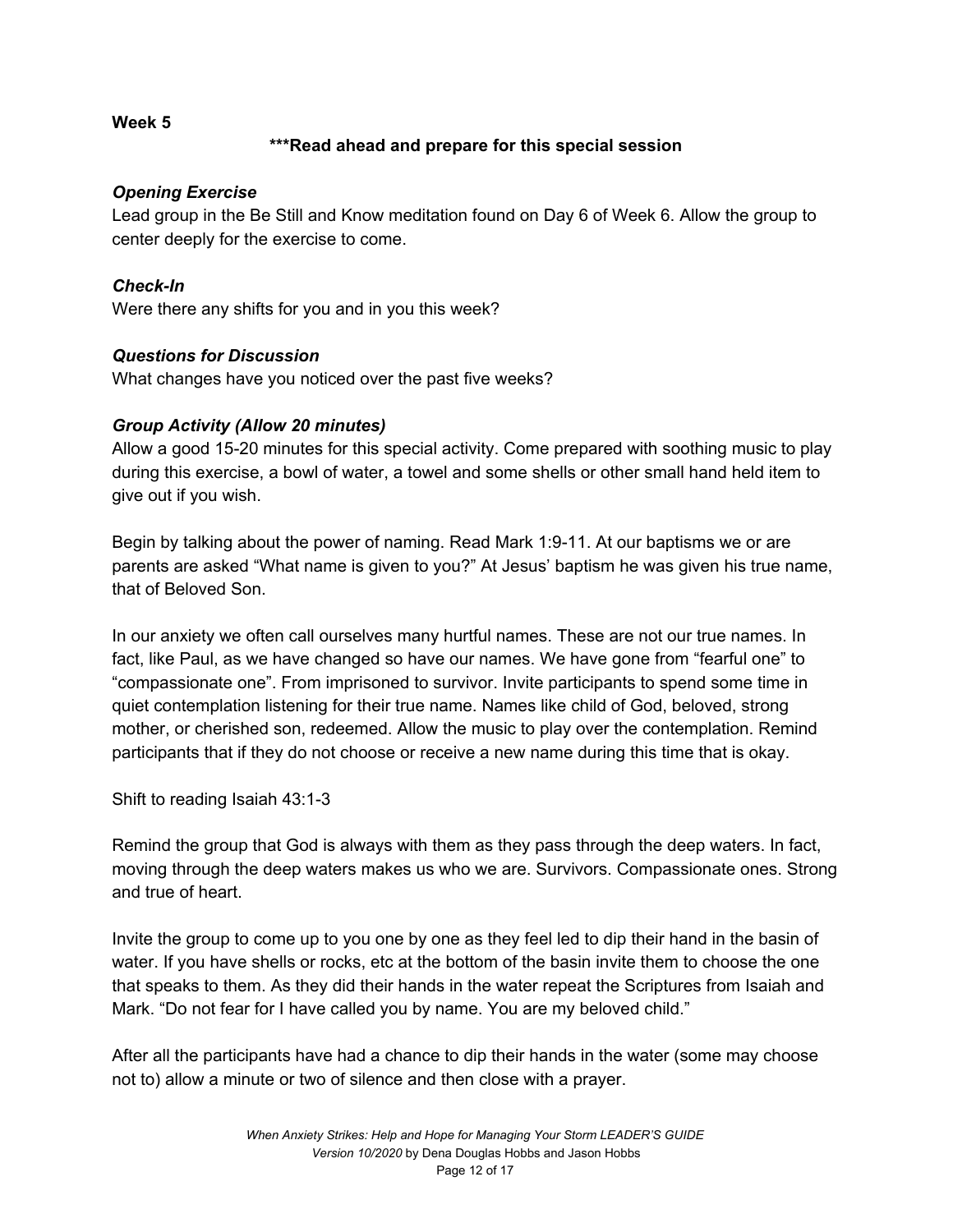*Thank you God for always being with us. For seeing us through the waters of difficulty and making us new through your waters of baptism. May this water and these symbols of (shell,* stone, etc) be a symbol to us of our true names and our true identities in Christ our Savior. *Amen.*

Invite the group to leave as they are ready.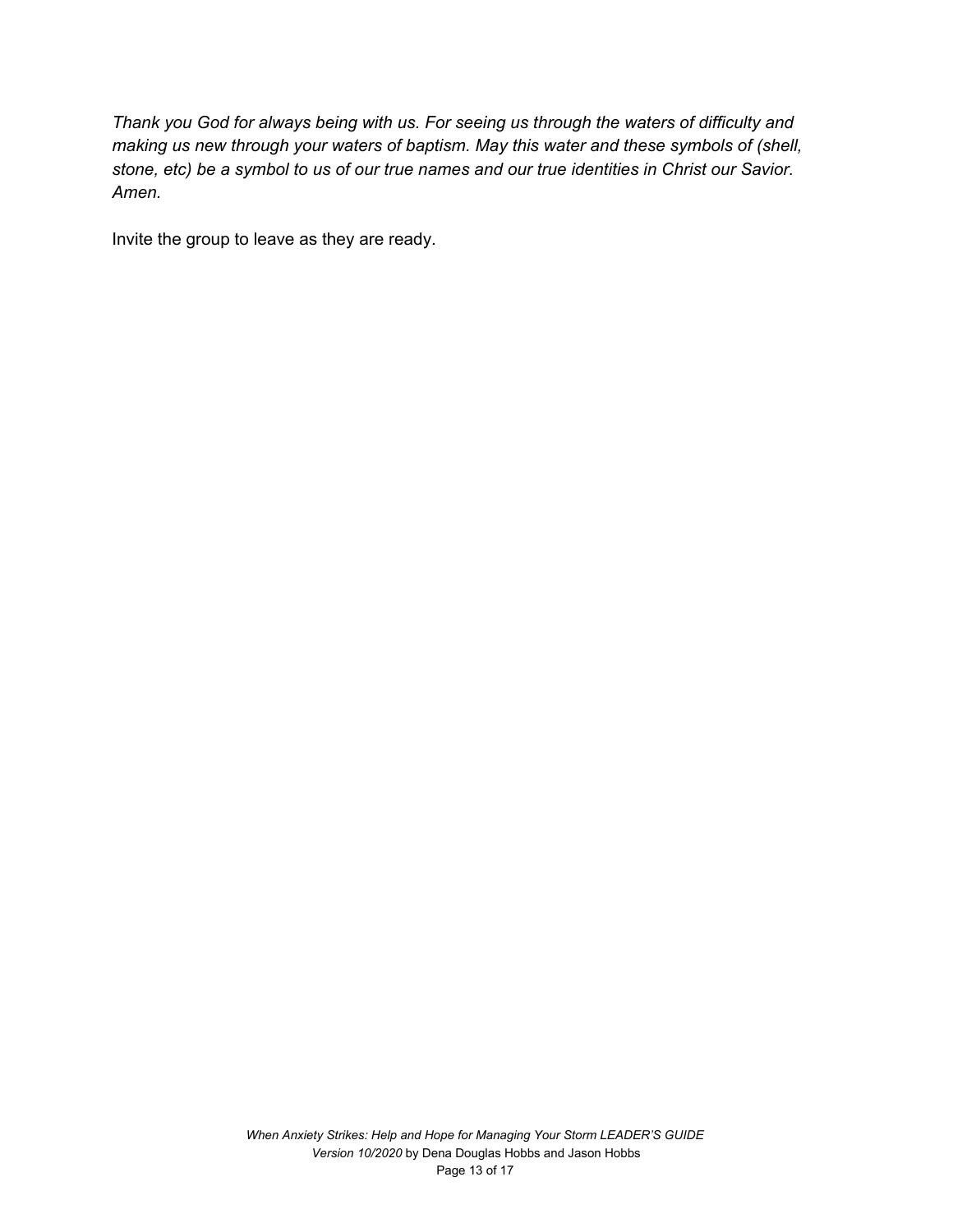## *Opening Exercise*

Lead the group in the Centering Prayer Exercise found on Day 1 of Chapter 7.

## *Check-In*

Have a five minute check-in on the exercise you just practiced. It is surprisingly challenging the first time, so remind the group there is no getting it wrong. All practice counts as it trains our mind to function in a new way.

Have a five minute check-in to see how the group is doing at this point in the study.

# *Questions for Discussion*

The beginning of Chapter 6 talks a lot about our need for control. Did you relate with struggling to release your need for control to God? Were there any ways you were able to begin to release this need for control?

What do you think healing looks like?

A lot of what we read did not talk about healing in the sense that we would never experience anxiety or difficulty, but that God would be with us in the difficult. Was this idea challenging?

The authors use words like "redemption of suffering" and talk about resurrection as God bringing life out of death. As we read the accounts of Jesus' resurrection appearances, we will notice he still bears the mark of his wounds. The wounds by which we are healed. Likewise, our wounds and scars are often still very present in our life. Is there a way that there can be healing for ourselves and others out of our wounds?

# *Looking Forward*

In chapter 7 we will talk about community. Community is a tricky thing as it can both hurt and heal. Some of the main ideas we will talk about in dealing with community is to be open and vulnerable when appropriate and having boundaries to protect us when we need to (and the wisdom to know the difference). If participants have struggled repeatedly with being hurt by others and setting appropriate boundaries to protect themselves from this hurt, this may be a great time for them to check out the book *Boundaries* by Cloud and Townsend. This well renowned book can be a life changer!

# *Closing Activity*

As an act of embracing community and opening ourselves to safe people who can support us, invite the group to share prayer concerns with one another if they are comfortable doing so. Group members may make note of the concerns to pray over during the week. As the leaders, take note of each concern and close the group in prayer, praying over each need in turn.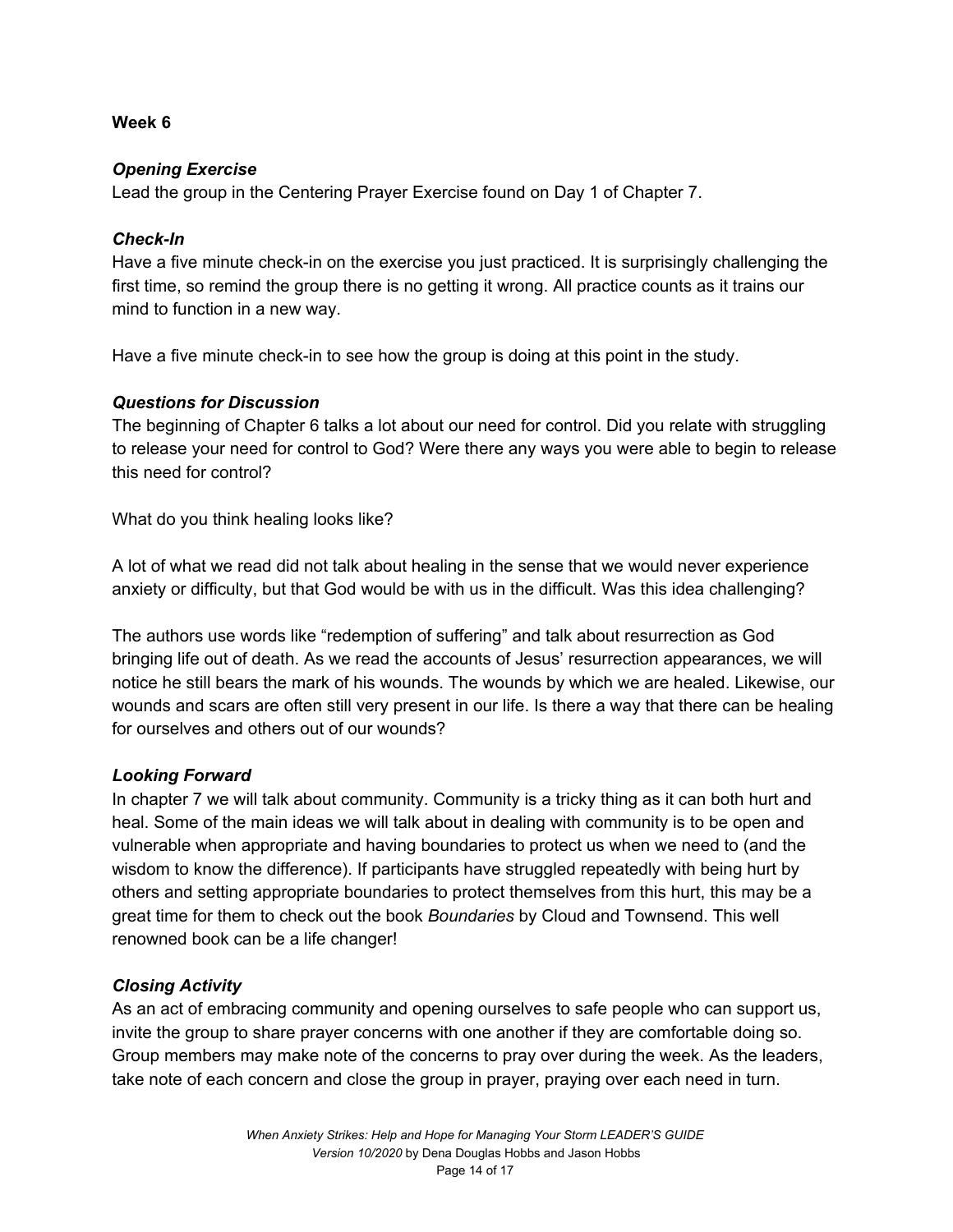# **\*\*Read ahead to make sure you have materials to demonstrate an energy map for the group. Have extra pens and paper for participants as well.**

#### *Opening Exercise*

Lead the group in the belly breath exercise found on Day 1 Week 1.

#### *Check-In*

This is the very first exercise you did together as a group. How was the experience the different all these weeks later? How was it the same? Are there other exercises or habits that felt strange at the beginning of the course that now feel familiar habits?

#### *Questions for Discussion*

On Day 2 the authors talk about how the best friendships share a mutual given and take of support and challenge. When are the times you have experienced these "iron sharpening iron" relationships? When are the times your friendships have been less than mutual?

As we read, sometimes we need to move on from relationships and communities that are unhealthy for us. And sometimes we are in difficult relationships that we cannot remove ourselves from so easily, such as family or work relationships. That is where good boundaries become essential. This week you were asked to practice saying a small "No." How did that feel? Can you imagine yourself saying a big "No" when you need to?

## *Group Activity (Allow 20 minutes)* **Energy Map**

Lead the group in the relationship pictograph exercise found on Day 7 of Week 5. Use some examples from your life you feel comfortable sharing as you make your pictograph on a medium the whole group can see. Now modify this pictograph as we did on Day 3 of Chapter 7. Add in groups you participate in such as work, church, or school. Highlight how the groups in your pictograph either bring you or drain you of energy. Some of course will do both.

Now invite the group to make their own energy pictograph. Give them a good ten minutes to think, pray, and draw. After everyone seems finished with their drawing, invite the group to redraw the circles around them as they wish they could be. Make the groups that bring life larger and more prominent. Make the draining people and groups smaller. Ask the group to brainstorm silently how they can make these changes a reality. If you have time at the end of this exercise, you can allow group members to process this exercise together.

#### *Closing Activity*

Lead the group in the Breath of Blessing exercise found on Day 7 of Week 1.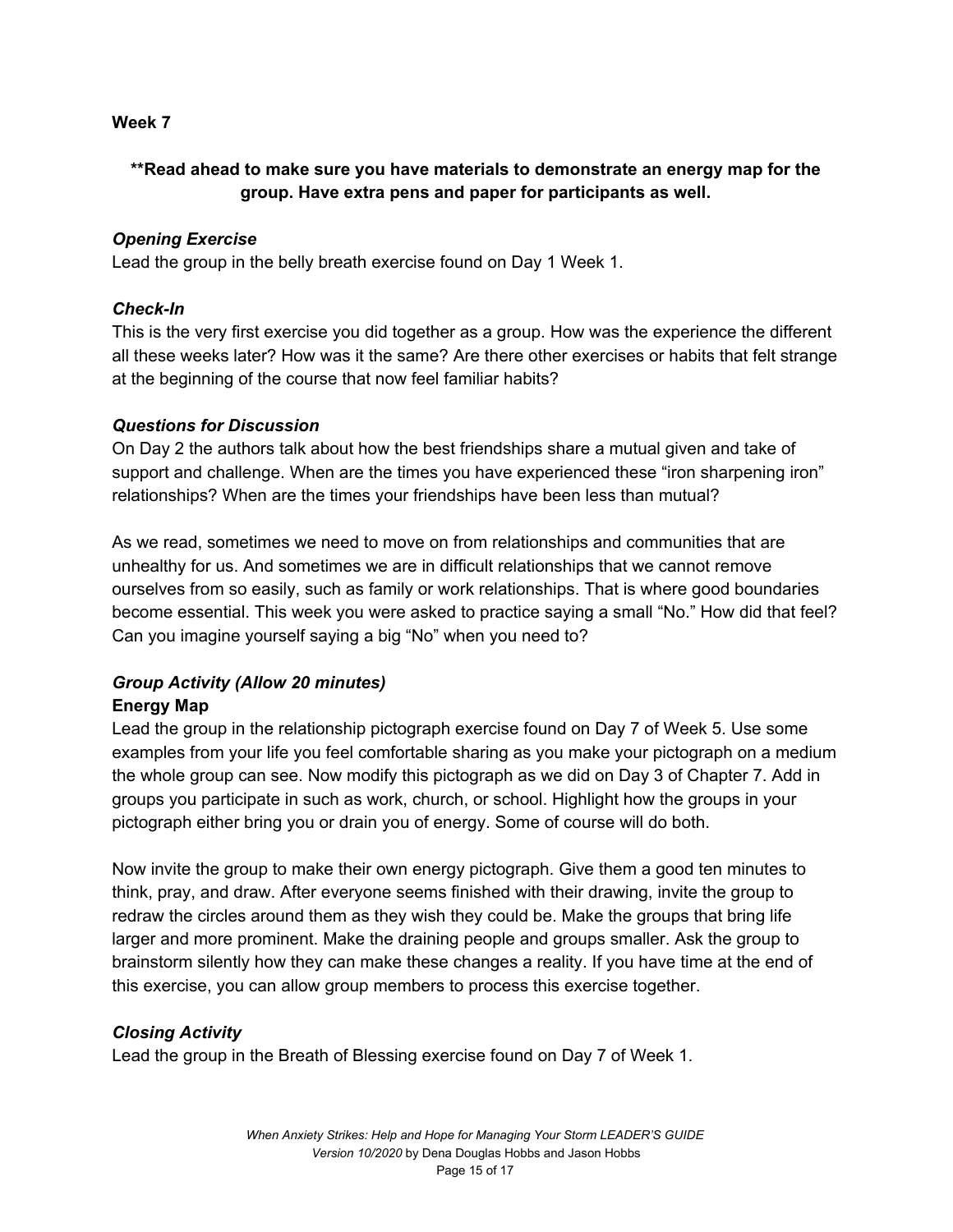# **\*\*\*Make sure you have a tea light or other form of candle for each participant. Also, matches!**

## *Opening Exercise*

Lead the group in the three part breath, or the complete breath found on Day 2 of Chapter 1. As this is the last meeting of the group, celebrate your completion of this study together with full, complete breaths.

## *Check-In*

As this is the last meeting, give a gracious amount of time for check-in. How was the experience for participants? Was it what they thought it would be? Where have they grown? Are there places they still struggle? Remind them this is a journey and celebrate any growth and allow for struggles to be opportunities for future healing. Every time Dena and Jason teach this class, they grow and heal in some new way, so if something is still hard, that is not failure, it is a normal part of our life's journey.

## *Questions for Discussion*

The authors talk about "The Eighth Day" for Christians. As we leave the safety of this group we want to take all that has been helpful and redeeming and bring it along on the path going forward. What do you know you want to take forward from this study?

Thinking back on the stages of change, we remember that we have to plan ahead to make our new life-bringing habits a part of our life going forward. How have you made plans to keep the habits that heal you part of your life?

As much as we learned about anxiety and ways to manage it over these past weeks, we have also learned about ourselves? Have you learned anything new about yourself, your specific needs and how to care for them?

Where have you experienced Christ in these past several weeks?

How can you share the peace and grace of Christ you have received with others as you go forward?

# *Closing Activity*

# **Candle Blessing**

Pass out a candle to each group member. Have a large candle sitting on a table that all the group can see. As you light the candle give thanks for the group and the time you have had together. Give thanks for all you have shared and learned together. Some churches pass the light from the Christ candle from member to member at Christmas and Easter, representing the light of Christ that dwells within each of us. Similarly, mark this candle as the light of Christ that